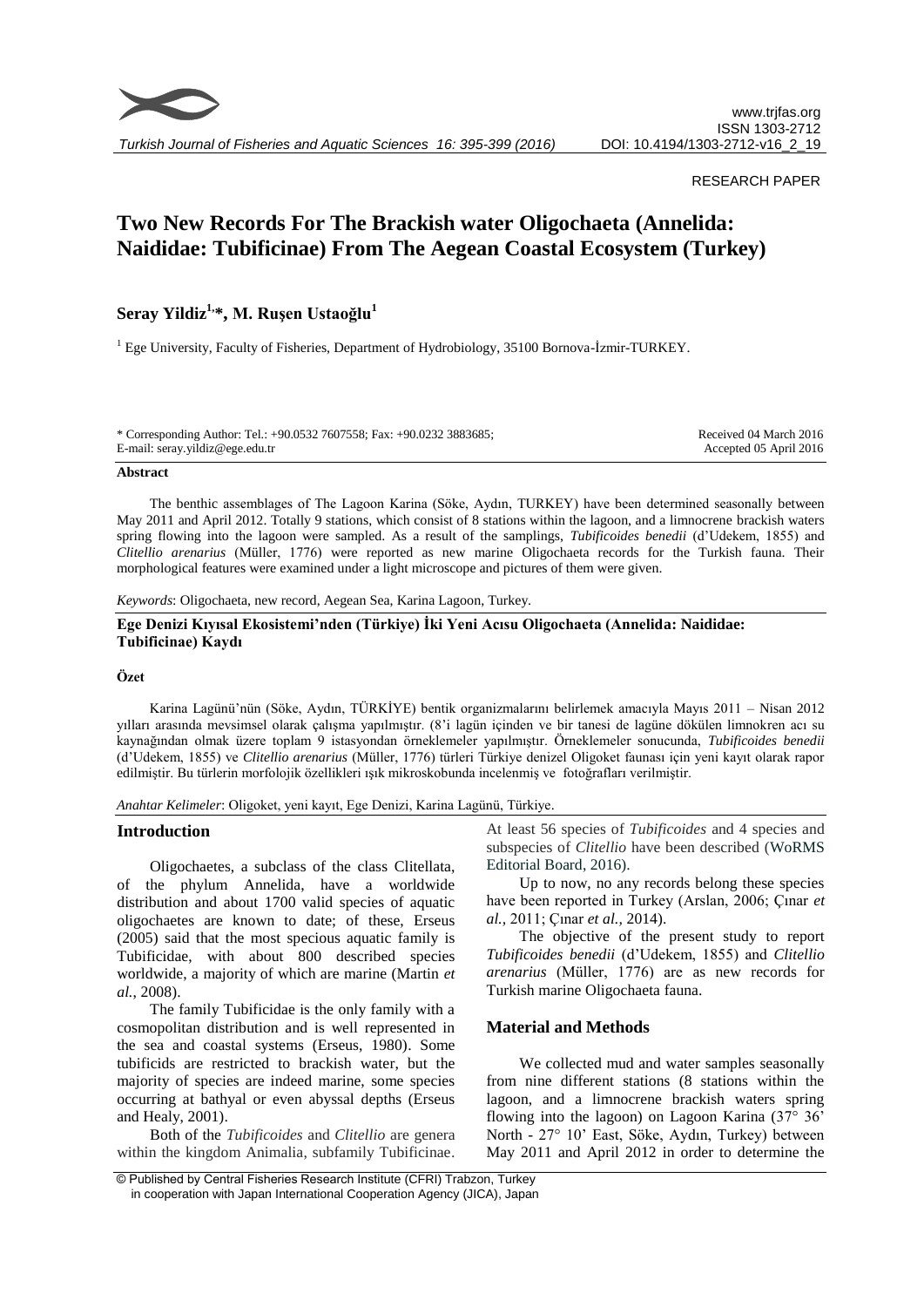Oligochaeta fauna. As a result of the samplings, *Tubificoides benedii* (d'Udekem, 1855) and *Clitellio arenarius* (Müller, 1776) were reported from only limnocrene brackish waters spring flowing into the lagoon. Samples were fixed on-site with 4% formaldehyde/seawater solution. Fixed material was again sieved with a 500-µm sieve in laboratory. After sorting the material, oligochaete specimens were preserved in 70% ethyl alcohol and prepared for identification as permanent mounts using CMCP 10 (Polyvinil Lactophenol) solution. The keys by Brinkhurst (1982) and by Timm (1999) were used for species identification. The photographs of the species

were taken by a digital camera (Olympus, Camedia, C-7070) attached to stereo and compound microscopes. The specimens are deposited in the Museum of the Faculty of Fisheries, Ege University (ESFM) as a whole permanent mouth.

## **Results**

Morphometric, biological and ecological characteristics and the distribution of Oligochaeta species specified as new records for the marine (brackish water) fauna of Turkey are as follows.

*Tubificioides benedii* **(d'Udekem, 1855) (Figure 1, 2, 3)**

**Material:** 3 specimens. Specimens were found only limnocrene brackish waters spring flowing into the lagoon in the study area.

**Measurements:** Total length = 20-87.5 mm Number of segments  $= 37-52$ 

**Description:** Whole body densely papillate. In all bundles, crotchets with smaller upper tooth or with simple sharp tip, about  $80-112 \mu m$ , in anterior bundles by 2-3, in posterior bundles by 1-  $2<sup>2</sup>$ 

**Differential characteristics:** Similar to *Tubificoides heterochaetus* (Michaelsen, 1926),

e de la partide de la partide de la partide de la partide de la partide de la partide de la partide de la partide de la partide de la partide de la partide de la partide de la partide de la partide de la partide de la part

but *T. heterochaetus* has tiny and sparse papillae on the whole body in young specimens but on tail only in adults. It has 2-5 crotchets in anterior bundles, about 50 µm. Length is 7-9 mm, and also it was found weakly brackish bays and river mouths. Similar to *Tubificoides pseudogaster* (Dahl, 1960), but this species has more setae per bundle (up to six) but they are clearly bifid.

**Environment:** Marine, Brackish water

**Habitat:** In brackish water**.** Hard substratum, with stony-sandy areas and coastal vegetation (in the present study).

## **Distribution:**

Baltic Sea (Polish Exclusive Economic Zone), Buy of Fundy (Cobscook Buy), France (Wimereux), Ireland (Irish Exclusive Economic Zone), North Atlantic Ocean (European Waters, Gulf of Maine, North East Atlantic, North West Atlantic), North Sea (Belgian Exclusive Economic Zone) (Timm and Erséus, 2015a).

## *Clitellio arenarius* **(Müller, 1776) (Figure 4, 5)**

**Material.** 45 specimens. Specimens were found only limnocrene brackish waters spring flowing into the lagoon in the study area.

**Measurements.** Total length = 20-75 mm Number of segments  $= 60-205$ 

**Description:** Anterior setae 2-5 per bundle, 90-  $140 \mu m$ , and simple or with very fine upper tooth. In mature worms, there is ventral seta in X single, in XI lacking.

**Environment:** Marine, Brackish water

**Habitat:** Hard substratum, with stony-sandy areas and coastal vegetation (in present study)



**Figure 1:** Densely papillate whole body of *Tubificoides benedii* (d'Udekem, 1855).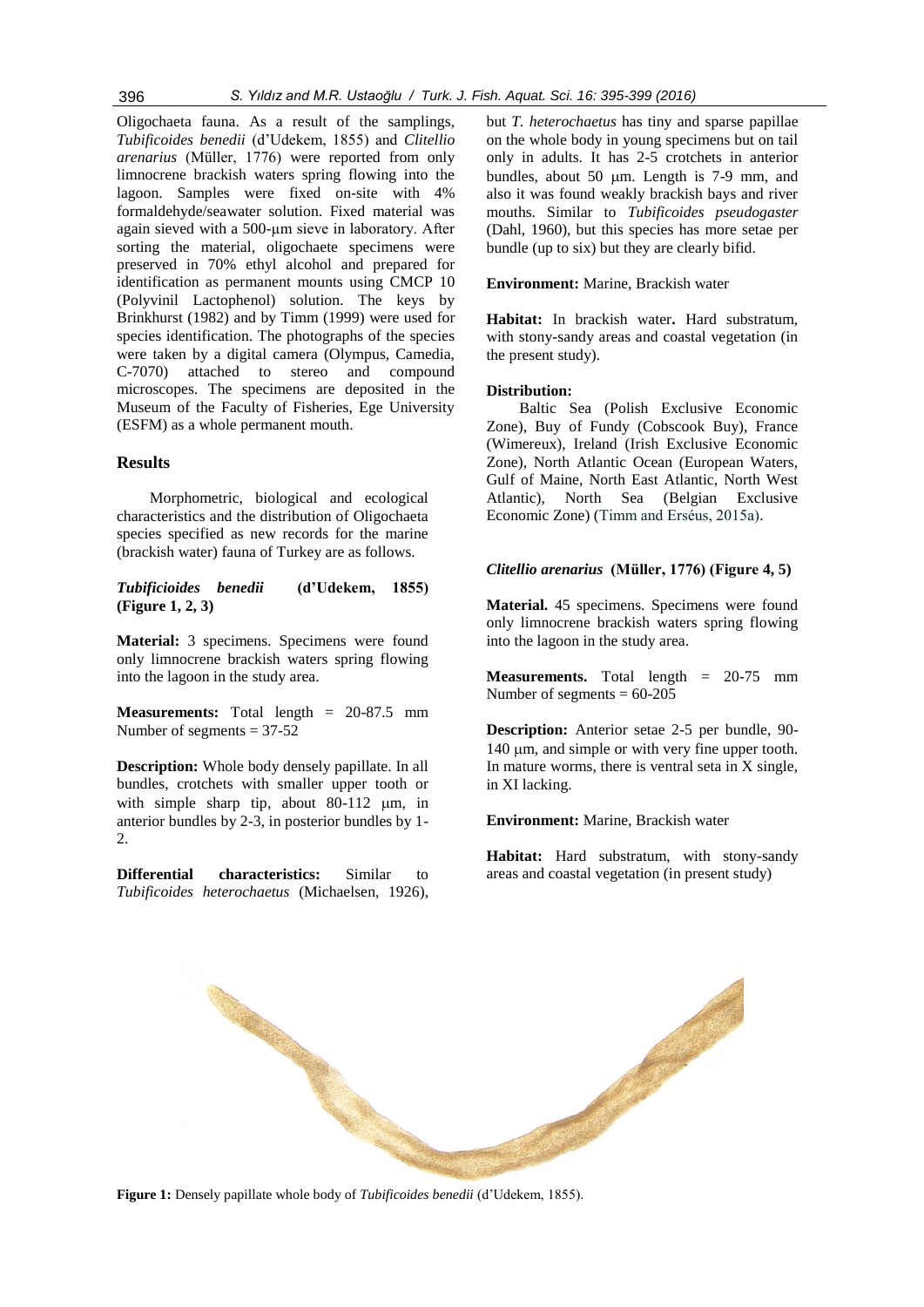

**Figure 2:** Densely papillate whole body of *Tubificoides benedii* (d'Udekem, 1855).



**Figure 3:** Anterior dorsal setae with smaller upper tooth of *Tubificoides benedii* (d'Udekem, 1855).



**Figure 4:** Whole body of *Clitellio arenarius* (Müller, 1776).

**Distribution:** Baltic Sea (Polish Exclusive Economic Zone), Buy of Fundy (Cobscook Buy), France (Wimereux), North Atlantic Ocean (European Waters, Gulf of Maine, North East Atlantic, North West Atlantic) (Timm and Erséus, 2015b).

## **Discussion**

Knowledge about the marine oligochaete fauna of Turkey is limited at present. Although freshwater oligochaetes have been studied in different regions of Turkey, only a few studies are available on the marine representatives of the group; Demir (1952) reported *Enchytraeoides marioni* Roule, 1889 and Kalkan *et al.,* (2007) reported *Enchytraeus buchholzi*  Vejdovsk , 1879 from Sea of Marmara. Matamoros *et al.,* (2007) described a new marine oligochaeta species *Marionina triplex* Matamoros, Yıldız Erséus, 2007 from The Black Sea. Balık *et al.,* (2004) reported on species of Oligochaeta and Aphanoneura from the Gediz Delta (Izmir, Turkey), namely *Lumbricillus lineatus* (Müller, 1774), *Lumbricillus tuba* Stephenson, 1911, *Limnodriloides pierantonii*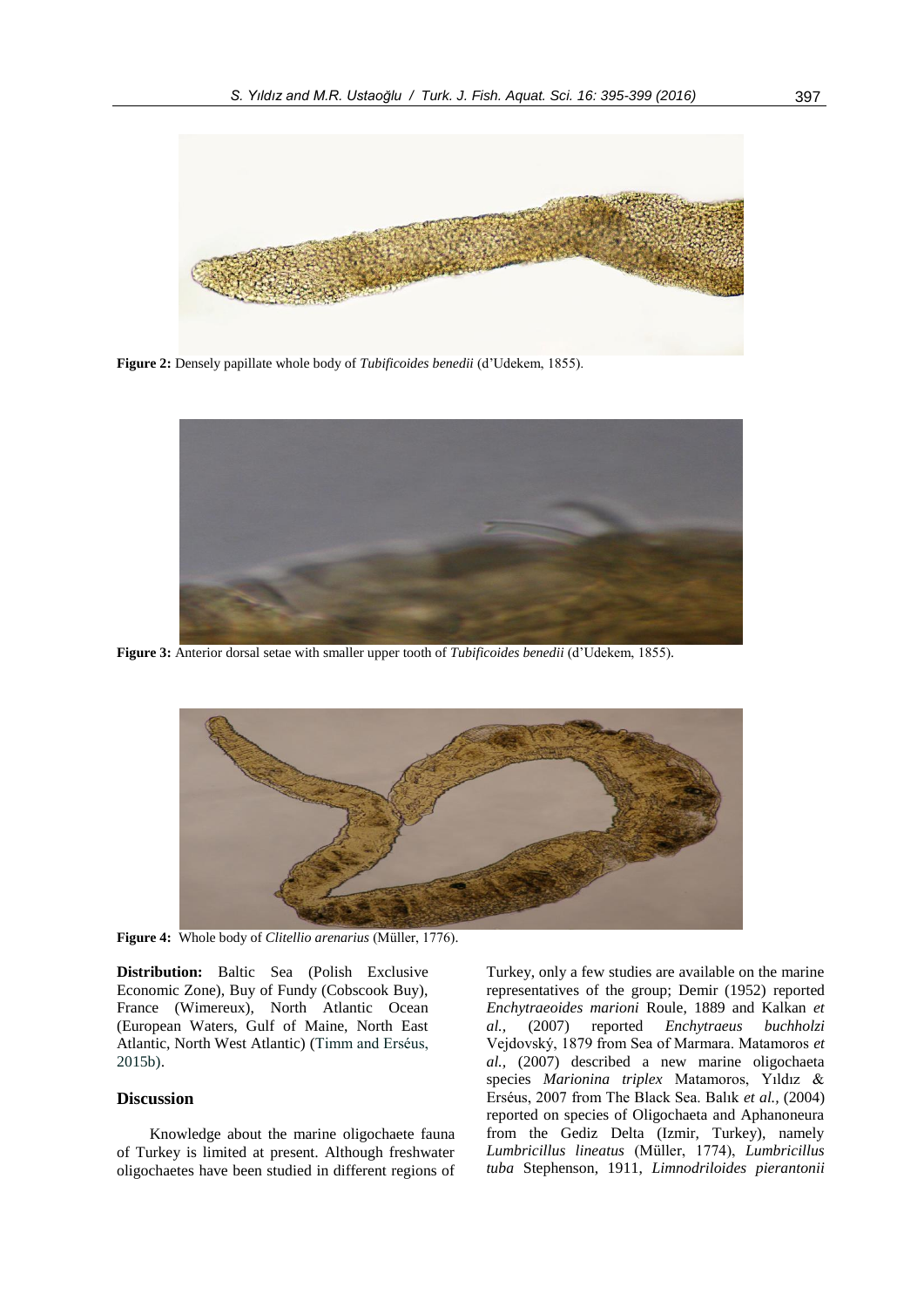

**Figure 5:** Anterior dorsal setae with very fine upper tooth of *Clitellio arenarius* (Müller, 1776).

(Hrab , 1971), *Paranais frici* Hrabe, 1941, *Paranais litoralis* (Müller, 1780), *Vejdovskyella comata*  (Vejdovsk , 1884), and *Tubificoides euxinicus*  (Hrabě, 1966). Çınar et al., (2006) investigated the temporal changes in soft-bottom zoobenthic communities in and around Alsancak Harbour (Izmir Bay, Aegean Sea) and only two marine oligochaete species were noted in that study: *Tubificoides swirenkowi* Jaroschencko, 1948 and *Thalassodrilides gurwitschi* (Hrabe, 1971). Çınar *et al*., (2011) also reported *Limnodriloides pierantonii* (Hrabě, 1971) and *Tubificoides vestibulatus* Erséus & Bonomi, 1987 in addition to these two species from Sea of Marmara. Also, Kiseleva (1969) reported *Tubificoides swirencowi* Jarošenko, 1948 and Băcescu et al., (1971) reported *Tubificoides euxinicus* (Hrabě, 1966) from The Black Sea. Oligochaete studies in lagoons are based on recent past in Turkey. A pioneering study by Yıldız *et al.,* (2007) was conducted. In this study, benthic samples collected from some lagoons in 1995 and 1996 with the scope of management and development strategies and improvement project of lagoons in Turkey coasts. Although 9 Oligochaeta species were determined, however only three of them namely *Heterochaeta costata* Claparede, 1863, *Potamothrix heuscheri* (Bretscher, 1900), and *Potamothrix bavaricus* (Öschman, 1913) have characteristics of brackish water or marine. Regarding these studies, three species belonging the genus Tubificoides have been reported in Turkey and no any species belongs to genus Clitellio. Baker (1984) reported The NE Atlantic fauna usually has a relatively low diversity with broad species ranges, and is dominated by *Tubificoides benedeni* and *Clitellio arenarius*. Our findings are compatible with those comments.

Apart from new information on the species, the present records also contribute to the knowledge on the distribution of these species by extending the distribution area to the Turkish part of Asia.

#### **Acknowledgments**

This research has been supported by Ege

University Investigation Fund (2010/SÜF/018). We are deeply grateful to them for their financial support. Authors also would like to thank Prof. Dr. Murat ÖZBEK for arranging the figures and to Dr. Ayşe TAŞDEMİR, Dr. Esat T. TOPKARA and Mesut Kaptan for their support and help on technical issues in the field.

#### **References**

- Arslan, N. 2006. Records of Aphanoneura and Aquatic Oligochaetes from Turkey. Fresenius Environmental Bulletin, 15 (4): 249-254.
- Băcescu, M. C., Müller, G. I. and Gomoiu, M. T. 1971. Ecologie Marina. Cercatări de ecologie bentală in Marea Neagră-Analiza cantitativă, calitativă și comparată a faunei bentale pontice. Edit Acad Repub Social Rom, 4: 1–357.
- Baker, H. R. 1984. Diversity and zoogeography of marine Tubificidae (Annelida, Oligochaeta) with notes on variation in widespread species. Hydrobiologia, 115: 191-196. http://dx.doi.org/10.1007/BF00027916.
- Balık, S., Ustaoglu, M. R. and Yıldız, S. 2004. Oligochaeta and Aphanoneura (Annelida) fauna of the Gediz Delta (Menemen-Izmir). Turkish Journal of Zoology, 28: 183-197.
- Brinkhurst, R. O. 1982. British and Other Marine and Estuarine Oligochaetes. In: D. M. Kermack, and R. S. K. Barnes (Ed.), Keys and notes for the identification of the species. Synopses of the British Fauna (New Series). Cambridge University Press, 21: pp. 127.
- Çınar, M. E., Katağan, T., Öztürk, B., Egemen, Ö., Ergen, Z. and Kocatas, A. 2006. Temporal changes of softbottom zoobenthic communities in and around Alsancak Harbor (Izmir Bay, Aegean Sea), with special attention to the autecology of exotic species. *Marine Ecology,* 27: 229-246. http://dx.doi.org/10.1111/j.1439- 0485.2006.00102.x.
- Çınar, M. E., Dağlı, E. and Açık, Ş. 2011. Annelids (Polychaeta and Oligochaeta) from the Sea of Marmara, with descriptions of five new species. Journal of Natural History, 45: 2105-2143. http://dx.doi.org/10.1080/00222933.2011.582966.
- Çınar, M. E., Dağlı, E. and Kurt Şahin, G. 2014. Checklist of Annelida from the coasts of Turkey. Turkish Journal of Zoology, 38: 734-764. http://dx.doi.org/10.3906/zoo-1405-72.
- Demir, M. 1952. Boğazlar ve adalar sahillerinin omurgasız